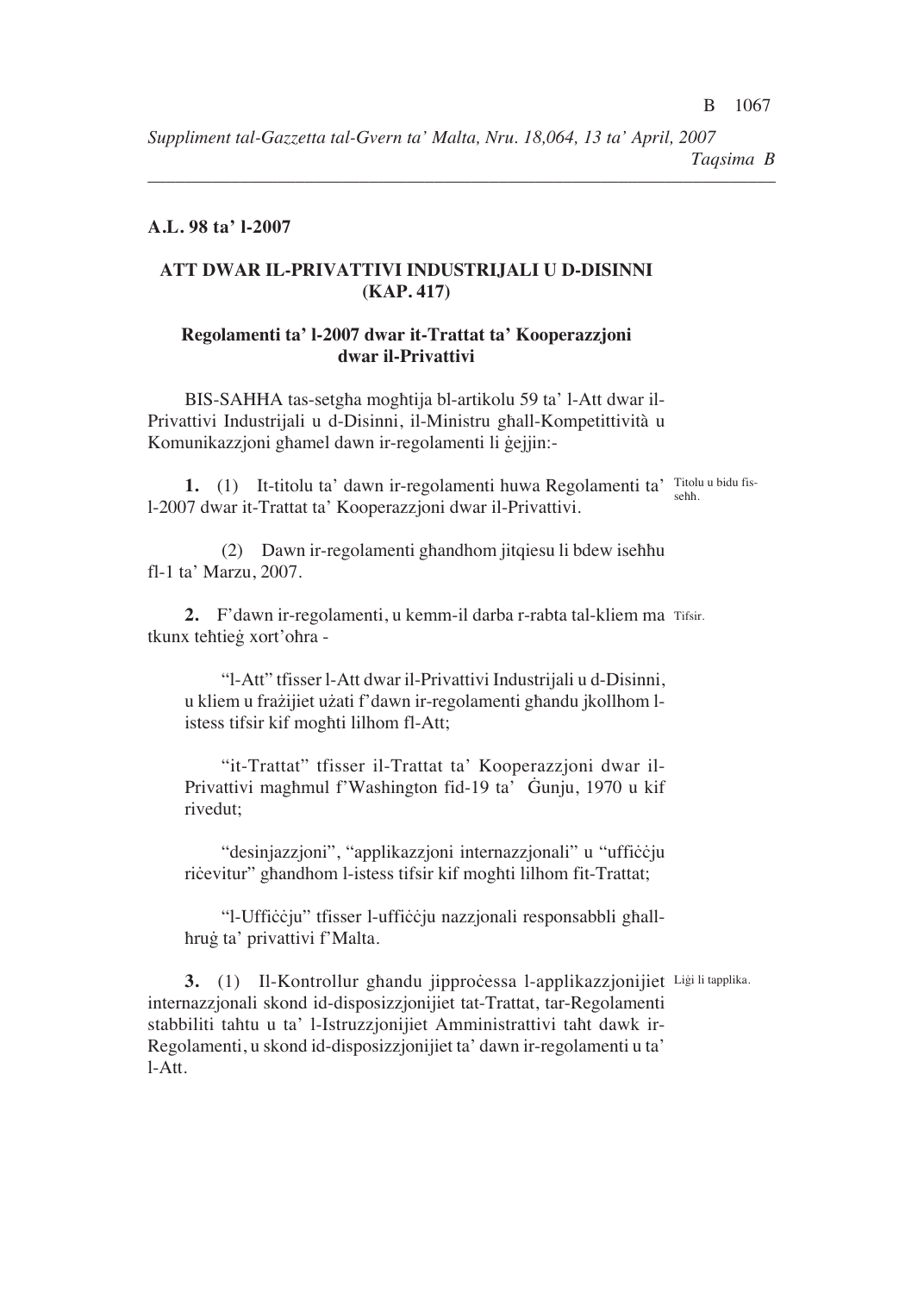#### B 1068

(2) Fil-każ ta' konflitt bejn id-disposizzjonijiet tat-Trattat u dawk ta' dawn ir-regolamenti u ta' l-Att, id-disposizzjonijiet tat-Trattat, ir-Regolamenti maghmulin tahtu u l-Istruzzjonijiet Amministrattivi taht dawk ir-Regolamenti ghandhom jipprevalu.

**4.** (1) L-Ufficcju ghandu jahdem bhala Ufficcju ricevitur filkaż ta' applikazzjoni internazzjonali li tigi preżentata fih minn resident ta' Malta jew persuna ta' nazzjonalita Maltija. Malta bhala ufficcju ricevitur.

> (2) Applikazzjoni internazzjonali li tigi preżentata fl-Ufficcju ghandha tigi preżentata fl-ilsien Ingliż u l-hlas tad-dritt ta' trasmissjoni ordnat ghandu jigi mhallas fl-Ufficcju.

**5.** Applikazzjoni internazzjonali li jkun fiha desinjazzjoni ghal Malta ghandha tigi trattata bhala li tindika x-xewqa li tinkiseb privattiva Ewropea li jkun fiha desinjazzjoni ghal Malta. Applikazzjonijiet Internazzjonali.

### **Skeda ta' Drittijiet**

Regolament 4(2).

Hlas ta' trasmissjoni ghall-preżentata ta' Applikazzjoni ta' Privattiva Internazzjonali ………………………………………………………… Lm20 + [las ta' servizzi ta' *courier*.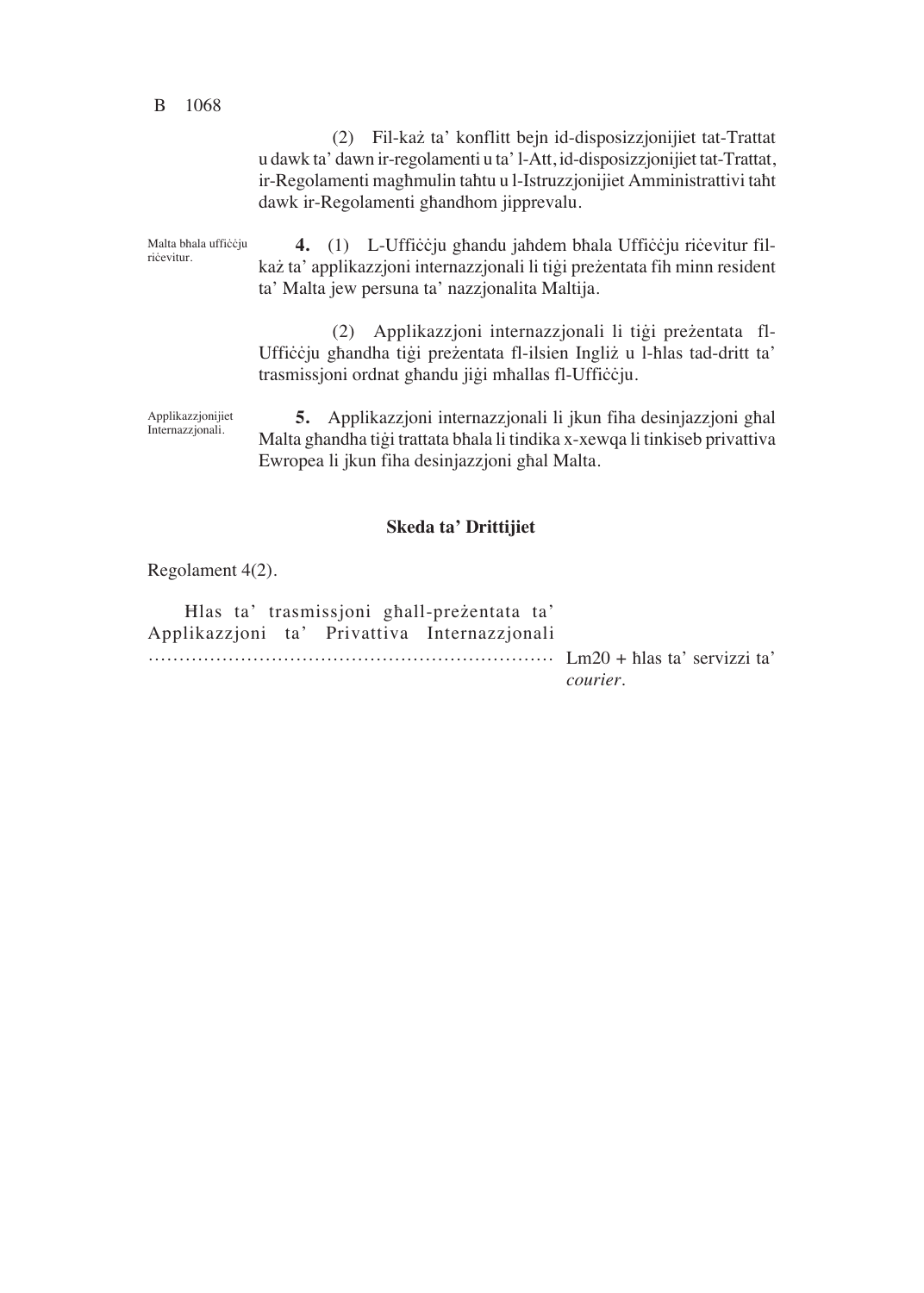## **PATENTS AND DESIGNS ACT (CAP. 417)**

#### **Patent Cooperation Treaty Regulations, 2007**

IN exercise of the powers conferred by article 59 of the Patents and Designs Act, the Minister for Competitiveness and Communications has made the following regulations:-

1. (1) The title of these regulations is the Patent Cooperation Title and Treaty Regulations, 2007. commencement.

(2) These regulations shall be deemed to have come into force on 1<sup>st</sup> March, 2007.

**2.** In these regulations, unless the context otherwise requires - Interpretation.

"the Act" means the Patents and Designs Act, and words and expressions used in these regulations shall have the same meaning as is given to them in the Act<

"the Treaty" means the Patent Cooperation Treaty done at Washington on  $19<sup>th</sup>$  June, 1970 as revised;

"designate", "international application" and "receiving Office" have the same meanings as is given to them in the Treaty<

"the Office" means the national office responsible for granting of patents in Malta.

**3.** (1) The Comptroller shall process international applications Applicable law. in accordance with the provisions of the Treaty, the Regulations established thereunder and the Administrative Instructions under those Regulations, and with the provisions of these regulations and of the Act.

(2) In the case of conflict between the provisions of the Treaty and those of these regulations and of the Act, the provisions of the Treaty, the Regulations thereunder and the Administrative Instructions under those Regulations shall prevail.

**4.** (1) The Office shall act as a receiving Office in respect of Malta as receiving an international application filed with it by a resident or a national of  $\frac{1}{\text{office.}}$ Malta.